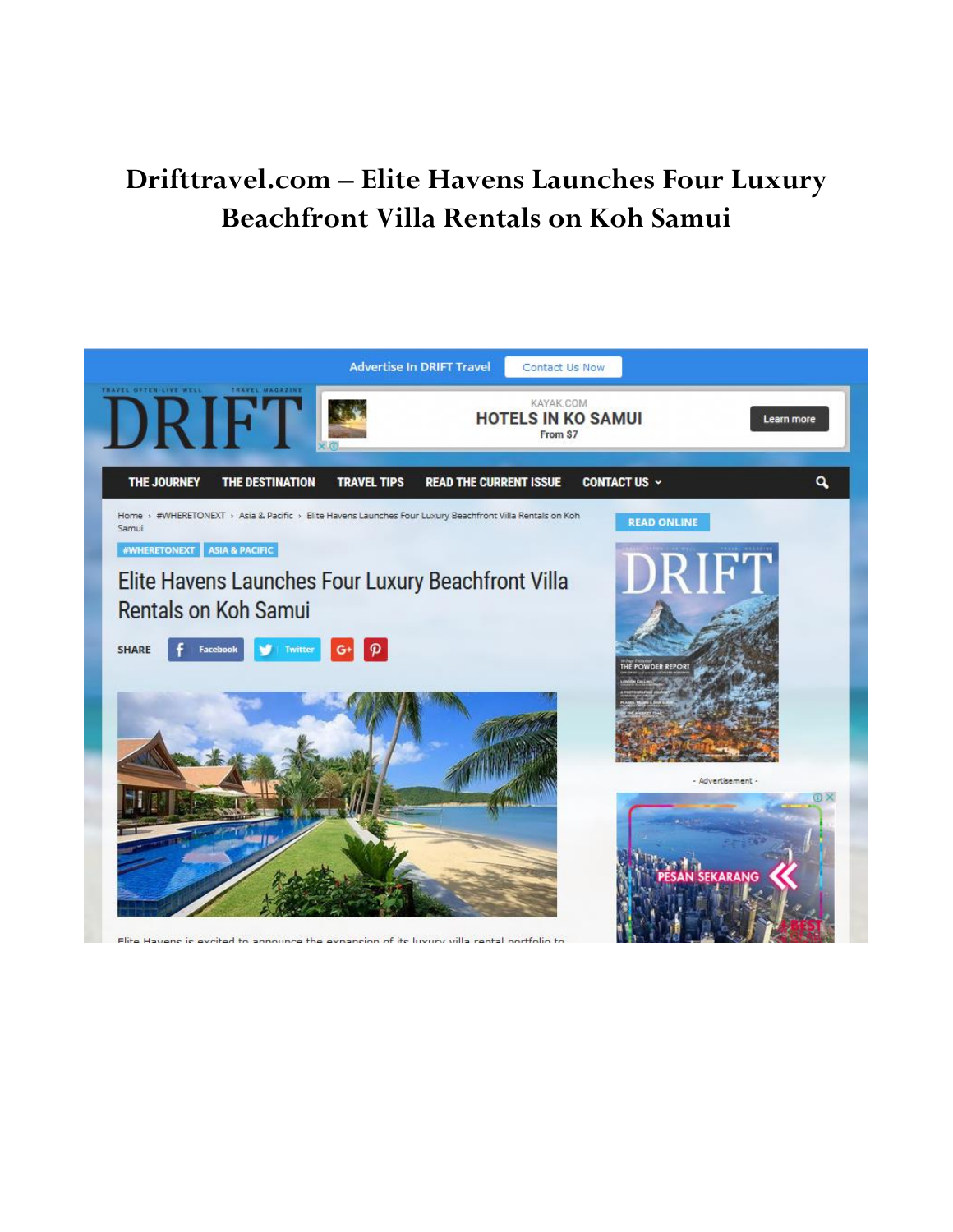## **Elite Havens Launches Four Luxury Beachfront Villa Rentals on Koh Samui**



Elite Havens is excited to announce the expansion of its luxury villa rental portfolio to include the beautiful island of Koh Samui, in the Gulf of Thailand. With the launch of four stunning beachfront villas, Elite Havens offers discerning travelers a unique holiday experience on this palm-fringed Thai resort island, famed for its pristine beaches and warm tropical waters. Koh Samui is the latest destination to be added to the Elite Havens collection, which now includes over 200 outstanding luxury villas in Phuket, Bali, Lombok, Sri Lanka and the Maldives.

Blending unsurpassed tropical beauty with world-class cuisine, luxury spas, a vibrant party scene and five-star hospitality, Koh Samui is a perfect match for the elite havens signature style of luxury. Getting there is easy, with direct daily flights from Bangkok, Hong Kong, Singapore, Kuala Lumpur, Phuket, Chongqing, Guangzhou and Xi'an.